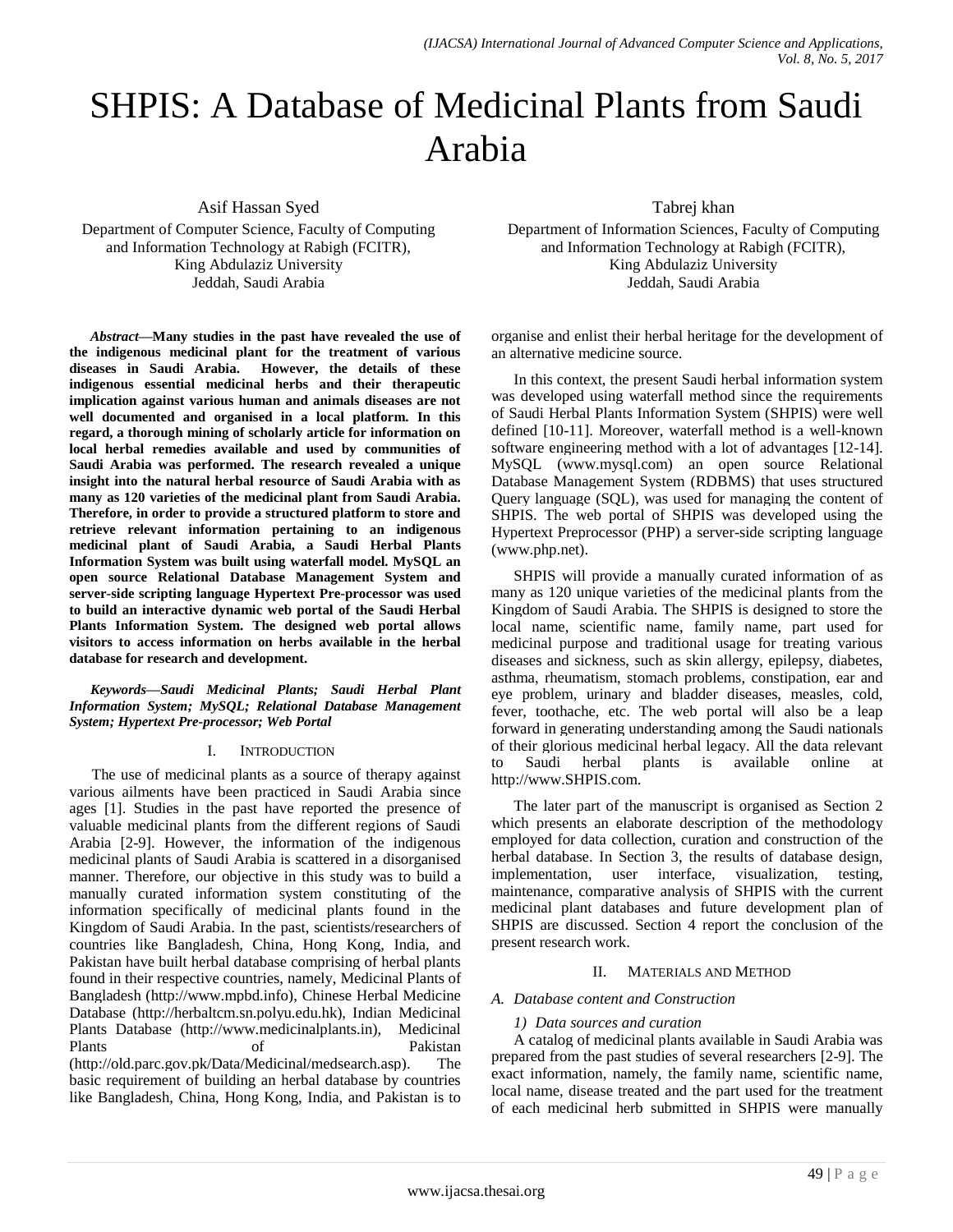curated from information available in the literature. Highresolution images of the medicinal plants available in the web without restriction for academic use were used to pictorial display; medicinal herbs are present in SHPIS. The SHPIS identifies a total of 120 medicinal herbal plants found in Saudi Arabia and possibly making it a most comprehensive database of Saudi Medicinal herbal plants (Table 1).

## TABLE I. SHPIS DATABASE INFORMATION

#### **Number of Herbal Plant 120 Family wise distribution 59**

SHPIS provides the facility to curate information of medicinal plants present in the database by curator team (admin) as well as other researchers (visitors of the website). Like for example, the curator team can add, edit or delete plant name, traditional usage of herbal plants and the name of the part of medicinal plants used for the treatment of various diseases. Similarly, the researcher visiting the website can modify or add to the existing content of database by providing proper citations or references of the same. The data obtained or modified by the researcher will be authenticated by the administrator of SHPIS. Upon authentication, the valid information provided by the researcher will be incorporated into the database. This characteristic feature of the SHPIS shall allow the growth of the database in terms of size and information as more and more information related to medicinal plants of Saudi Arabia are explored or discovered by researcher across the globe.

## *2) Database architecture*

We developed a database information system, named SHPIS, to store manually curated data of all medicinal plants found in the Kingdom of Saudi Arabia. The waterfall method was used for the development of SHPIS. The waterfall method typically consists of five phases [12] as shown in Figure 1. The Unified Modelling Language (UML) ver. 2.0 was used as a modelling language in the early stages of the waterfall model. In the implementation phase, Model-view-controller (MVC) architecture was used to develop the web application and database of the SHPIS, respectively. MVC consist of three interconnected parts, namely, (1) model, (2) view, and (3) controller. The model consists of MySQL, an open source RDBMS used for managing the content of SHPIS. A dynamic user-friendly web portal of SHPIS was developed using HTML for any data query and output representation of information for analysis. The last part, the controller, receives input and transforms it to command for either model or view using PHP the server-side scripting language. The functionality and internal structure of the information system were tested using black-box and white-box, respectively and the resulted system was hosted on http://www.SHPIS.com.



Fig. 1. A pictorial depiction of the Waterfall Method

## III. RESULTS AND DISCUSSION

## *A. Database requirement, design, and implementation*

This is based on the data the functional requirements of SHPIS was defined. The functional requirement of SHPIS is centered on the interaction of the admin and user/researcher with SHPIS database. In this context, the interaction between the admin/user and SHPIS database was modelled using the use case diagram as shown in Figure 2.



Fig. 2. Use case diagram of the Saudi Herbal Plant Information System (SHPIS)

The use case diagram of SHPIS shows that it includes three actors, namely, (1) user, (2) researcher, and (3) admin and 20 use cases. The actor admin of SHPIS after successful login can add and manage (edit/update/delete) herbal plant, family distribution and traditional usage details as well as evaluate and authenticate the herbal data entered by any researcher. On the other hand, the actor, the user and the researcher can view and search herbal plant by family name, scientific name, local name and diseases as well as can add new herbal information into the database of SHPIS. The SHPIS structure was designed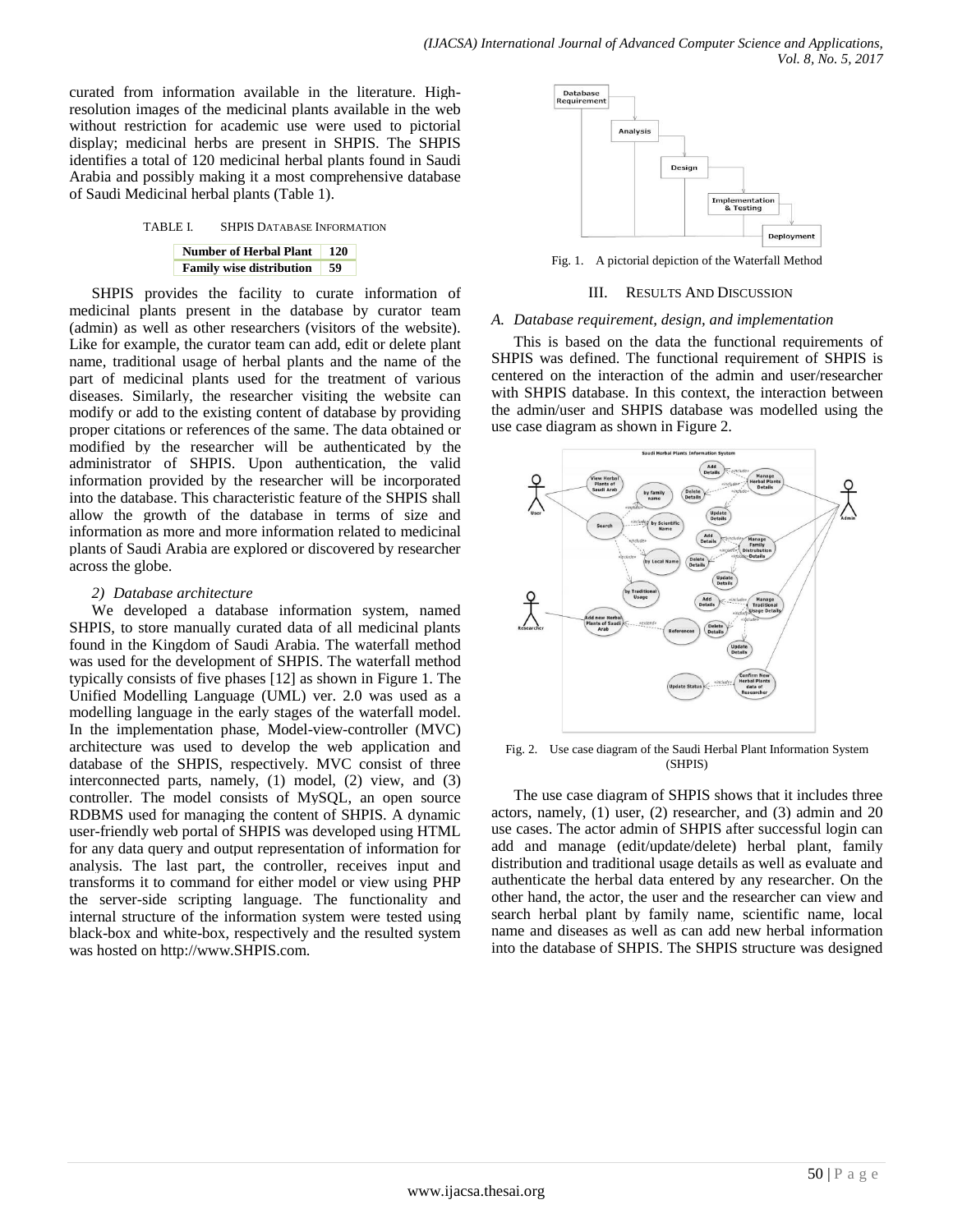based on the data and the functional requirements. The SHPIS data principally comprises of four classes, namely, (1) Saudi herbal plant, (2) family name, (3) part used, and (4) traditional usage of the herbal plant for disease treatment. The domain class diagram as illustrated in Figure 3 was used to implement the database of SHPIS using SQLite Studio version 3.1.1.



Fig. 3. Class diagram of Saudi Herbal Plants Information System (SHPIS)

The structure of the herbal database consist of four tables, namely, (1) Saudi herbal plant, (2) family name, (3) part used, and (4) traditional usage. Each table of the herbal database comprises of columns, where each column represents a feature (attribute). The attribute of each table in the herbal database comprises of these: Saudi herbal plant (herbal ID, scientific name, local name, image, short description), family name (family ID, family name), part used (part ID, part used name) and traditional usage (traditional ID, traditional Usagename).

# *B. SHPIS interface and visualization*

Moreover, a user-friendly web interface of SHPIS was designed to perform a query-based data retrieval and visualization. The web interface of SHPIS consists of three parts, namely, (1) header, (2) body, and (3) footer. The header of SHPIS web interphase consist of these application features: (1) browse, (2) search, (3) request, and (4) submission. Moreover, the header also has a "news ticker" which highlights the latest updates of SHPIS. While the body of the web interface provides these: (1) description of SHPIS, (2) statistics about the total number of herbal plants, (3) plant distribution by family, and (4) left menu which consists of basic search application feature which includes search by family name, scientific name, and local name as shown in Figure 4. On the other hand, the footer contains copyright information and site map.

|                                                  | Saudi Herbal Plants Information System (SHPIS)<br>Home Browse<br><b>Advanced Search</b>                                                                                                                                                                                                                                           | Submission                                                                                        | Request<br>References                                                                                                                 |
|--------------------------------------------------|-----------------------------------------------------------------------------------------------------------------------------------------------------------------------------------------------------------------------------------------------------------------------------------------------------------------------------------|---------------------------------------------------------------------------------------------------|---------------------------------------------------------------------------------------------------------------------------------------|
| News Ticker :                                    | Herhal Plants<br>The present information system is the one of its kind to provide a platform to study                                                                                                                                                                                                                             |                                                                                                   |                                                                                                                                       |
| <b>Basic Search</b>                              | <b>Information About the Database</b>                                                                                                                                                                                                                                                                                             |                                                                                                   |                                                                                                                                       |
| 30 By Family Name                                |                                                                                                                                                                                                                                                                                                                                   |                                                                                                   |                                                                                                                                       |
| 39 By Scientific Name<br><b>39 By Local Name</b> | The Saudi Herbal Plant Information System (SHPIS)<br>provides a description of various herbal plants found<br>in Saudi Arabia used traditionally for the treatment                                                                                                                                                                |                                                                                                   | <b>Database Information</b>                                                                                                           |
|                                                  | of various diseases. The present system is the one                                                                                                                                                                                                                                                                                | No. of Herbal Plants                                                                              | 120                                                                                                                                   |
|                                                  | of its kind to provide a consortium of herbal plants<br>found in Saudi Arabia.<br>The aim of the present information system is to<br>enhance the knowledge of herbs as well as promote Herbal Plants Distribution By Family<br>the use of the herbal plant for the treatment of<br>various diseases in Saudi Arabia. The SHPIS is | <b>Family Distribution</b>                                                                        | $\overline{59}$                                                                                                                       |
|                                                  | loaded with information of 120 varieties of herbal                                                                                                                                                                                                                                                                                |                                                                                                   | Page: Eigh 1 2 3 4 5 6 7 8 Next : Last                                                                                                |
|                                                  | plant distributed into 59 families. The data have<br>been obtained from various records obtained by                                                                                                                                                                                                                               | Familyname<br>Zygophyllaceae                                                                      | No. of Herbal Plants<br>6                                                                                                             |
|                                                  | various recent findings from researchers from Saudi<br>Arabia.                                                                                                                                                                                                                                                                    | Vitaceae                                                                                          | 1                                                                                                                                     |
|                                                  | The SHPIS mainly consist of four application                                                                                                                                                                                                                                                                                      | Urticaceae                                                                                        | 5                                                                                                                                     |
|                                                  | features namely browsing, searching information of                                                                                                                                                                                                                                                                                | Umbelliferae<br>Tiliaceae                                                                         | 1<br>ĭ                                                                                                                                |
|                                                  | SHPIS based on the text-based query (family name,<br>local name, scientific name, traditional usage,                                                                                                                                                                                                                              | Tamaricaceae                                                                                      | 2                                                                                                                                     |
|                                                  | diseases name), data submission and retrieval by                                                                                                                                                                                                                                                                                  | Sterculiaceae                                                                                     | ī                                                                                                                                     |
|                                                  | user/researcher. Moreover, the present system<br>promotes the maintenance and upgradation of an                                                                                                                                                                                                                                   | Solanaceae<br>Scrophulariaceae                                                                    | 3<br>ī                                                                                                                                |
|                                                  | information system based on user-admin<br>interactions where the user can modify and                                                                                                                                                                                                                                              | Salvadoraceae                                                                                     | ı                                                                                                                                     |
|                                                  | enhance the existing herbal information upon                                                                                                                                                                                                                                                                                      | Rutaceae                                                                                          | 1                                                                                                                                     |
|                                                  | validation of information by admin. The successful<br>validation of the structural and functional features                                                                                                                                                                                                                        | Rubiacoae                                                                                         | 1                                                                                                                                     |
|                                                  | of SHPIS shows its ability to conform to the defined                                                                                                                                                                                                                                                                              | Ristolochiaceae<br>Rhamnaceae                                                                     | 1<br>1                                                                                                                                |
|                                                  | structural and functional requirements.                                                                                                                                                                                                                                                                                           | Resedaceae                                                                                        |                                                                                                                                       |
|                                                  | Zoom In                                                                                                                                                                                                                                                                                                                           |                                                                                                   | The SHPIS has been successfully hosted on<br>http://www.SHPIS.com for users/researchers<br>to assess the saudi herbal plants details. |
|                                                  | Herbal Plants Distribution By Family Wise (Pie Chart)                                                                                                                                                                                                                                                                             |                                                                                                   |                                                                                                                                       |
|                                                  |                                                                                                                                                                                                                                                                                                                                   | 2ygophyllaceae<br>Witsceae<br><b>Urticaceae</b><br><b>O</b> Umbrillierae<br>Tiliaceae<br>▲ 1/12 ▼ |                                                                                                                                       |
|                                                  | <b>DATABASE DESIGNER:</b><br>Dr Asif Hassan Syed<br>Mr. Tabrej Khan                                                                                                                                                                                                                                                               |                                                                                                   |                                                                                                                                       |
|                                                  | Home   Browse   Search   Submission   Request   Sitemap                                                                                                                                                                                                                                                                           |                                                                                                   |                                                                                                                                       |
|                                                  | Copyright @ 2017 Developed By SHPIS.com All Rights Reserved.                                                                                                                                                                                                                                                                      |                                                                                                   |                                                                                                                                       |
|                                                  | Visitor: 2480                                                                                                                                                                                                                                                                                                                     |                                                                                                   |                                                                                                                                       |

Fig. 4. Web interface of SHPIS

# *1) Browsing*

The application feature "browse" provides an interface for retrieving and visualizing both a detailed description and an image of the herbal plant by simply clicking on the name of the herbal plant as shown in Figure 5.



Fig. 5. A pictorial representation of the browsing interface of SHPIS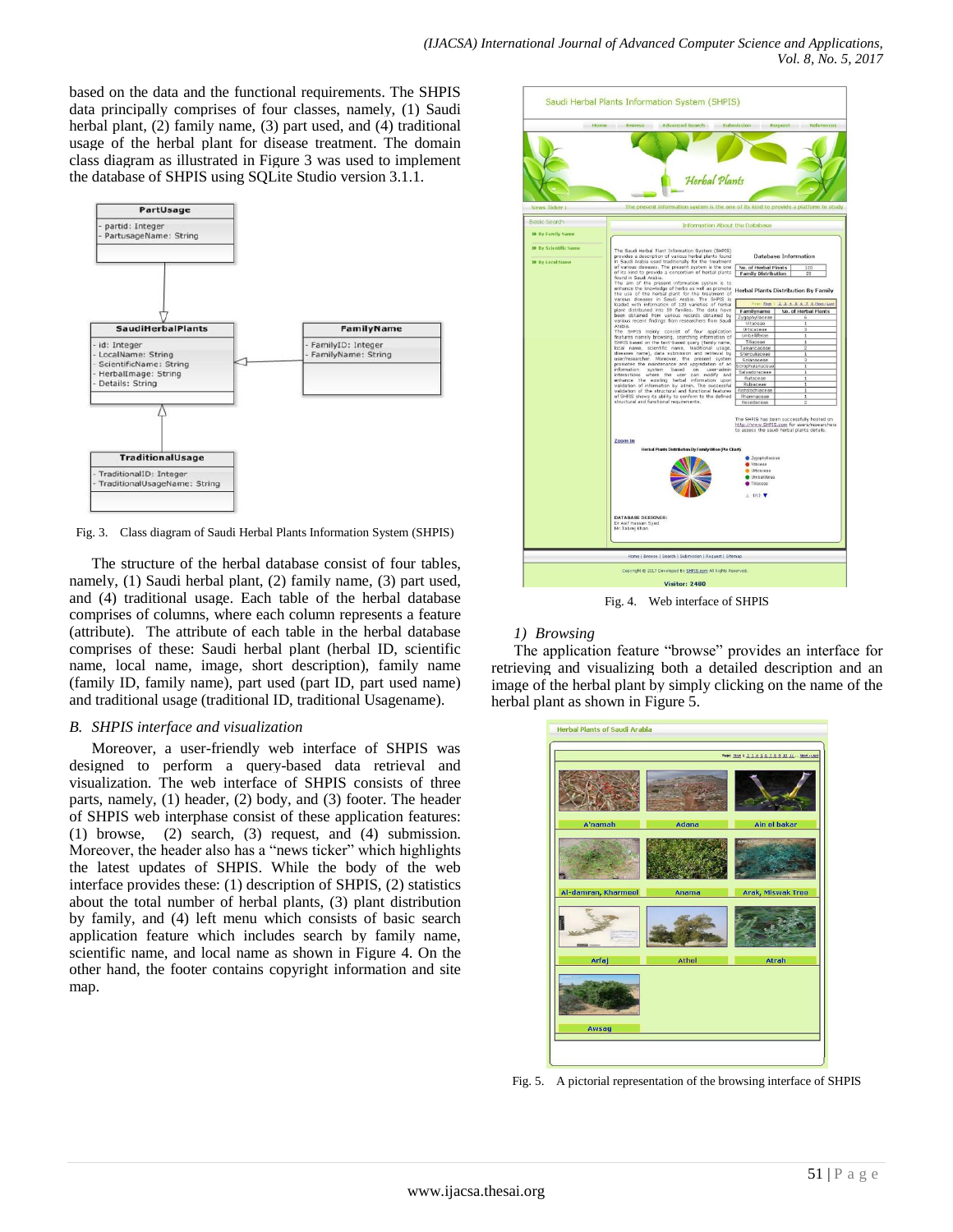## *2) Basic and advanced search*

The user can search herbal plant using the "search" feature application of SHPIS. The "search" feature application of SHPIS is divided into two parts, namely, (1) "basic search" and (2) "advanced text search". Basic searches query includes family name, scientific name and local name of the herbal plants in the left menu of SHPIS as shown in Figure 6 (*a*-*c*).

| <b>Basic Search</b>                      |                        | Search By Local Name         |                    |
|------------------------------------------|------------------------|------------------------------|--------------------|
| 39 By Family Name                        |                        |                              |                    |
| <b>39 By Scientific Name</b>             | Search By Local Name:  | Select Local Name *          |                    |
| 39 By Local Name                         |                        | Search                       |                    |
|                                          |                        |                              | Page: Einit 1 Last |
|                                          | Sharam                 |                              |                    |
|                                          | (a)                    |                              |                    |
| Basic Search                             |                        | Search By Family Name        |                    |
| 39 By Family Name                        |                        |                              |                    |
| <b>39 By Scientific Name</b>             | Search By Family Name: | Select Family Name           |                    |
| 39 By Local Name                         |                        | Search                       | Page: First 1 Last |
|                                          | <b>Basal alhimaar</b>  |                              |                    |
|                                          | (b)                    |                              |                    |
| Basic Search<br><b>39 By Family Name</b> |                        | Search By Family Name        |                    |
| <b>39 By Scientific Nome</b>             |                        |                              |                    |
| 39 By Local Name                         | Search By Family Name: | Select Family Name<br>Search |                    |
|                                          |                        |                              | Paper Einst 1 Last |
|                                          | <b>Basal alhimaar</b>  |                              |                    |
|                                          |                        |                              |                    |

Fig. 6. (a-c): Illustrates the Basic text search of SHPIS using the local name (b) scientific name (c) family name

A specialised feature of SHPIS is the "advanced text search" located in the header of SHPIS web interface. A more complex text search is allowed using query, namely, family name, scientific name, traditional usage and local name as shown in Figure 7 (*a*-*b*). The search clauses can be narrowed and broadened using Boolean operators, namely, "OR" and "AND", respectively.

| Search By Disease Disease Name |                                               | Search             |
|--------------------------------|-----------------------------------------------|--------------------|
|                                | Search By Family Name AND/OR Scientific Name  |                    |
| Poaceae                        | · Dactyloctenuium aegyptium                   | Search             |
|                                | Search By Local Name AND/OR Traditional Usage |                    |
| Select Local Name *            | Select Traditional Usage                      | ۳<br>Search        |
|                                |                                               | Page: First 1 Last |

|                     | Search By Disease Disease Name | Search By Family Name AND/OR Scientific Name  | Search             |
|---------------------|--------------------------------|-----------------------------------------------|--------------------|
| Poaceae             | ٠                              |                                               | Search             |
|                     |                                | Search By Local Name AND/OR Traditional Usage |                    |
| Select Local Name * |                                | Select Traditional Usage                      | Search             |
|                     |                                |                                               |                    |
|                     |                                |                                               | Page: First 1 Last |
|                     |                                |                                               |                    |
|                     |                                |                                               |                    |
|                     |                                |                                               |                    |
|                     |                                |                                               |                    |
|                     |                                |                                               |                    |

Fig. 7. (a): Illustrates the "AND" boolean operation of Advanced text search feature of SHPIS (b): Illustrates the "OR" boolean operation of Advanced text search feature of SHPIS

## *3) Data request and submission*

The user/researcher can request for all or specific data of SHPIS using the "request" application feature of SHPIS. The users are requested to fill up the "request form" for further communication between the admin and user as depicted in Figure 8.

| Name:                                      |                                            |
|--------------------------------------------|--------------------------------------------|
| Email:                                     |                                            |
| Mobile Number:                             |                                            |
| Organization:                              |                                            |
| Query:                                     |                                            |
|                                            | Request                                    |
| Contact Person:(Admin) Dr Asif Hassan Syed | asif srmcbt@yahoo.com .shassan1@kau.edu.sa |
|                                            | Mr.Tabrej Khan<br>tkamin@kau.edu.sa        |

Fig. 8. Illustrate the "request form" of SHPIS database

The requested data will be mailed by the admin as CSV file, PDF, SQL script for MySQL 5.0 and XML file. A researcher who wishes to enhance the present data by suggestions or raw data can communicate directly to the authors (admin) by filling up the submission form in the "submission" page of the user interface as shown in Figure 9.

|                    | <b>Submission of Data</b>                  |  |
|--------------------|--------------------------------------------|--|
|                    |                                            |  |
| Email:             |                                            |  |
| Local Name:        |                                            |  |
| Scientific Name:   |                                            |  |
| Part Used:         |                                            |  |
| Family Name:       |                                            |  |
| Traditional Usage: |                                            |  |
|                    | Herbal Image: Choose File   No file chosen |  |
| Description:       |                                            |  |
| Reference          |                                            |  |
|                    | Add                                        |  |

Fig. 9. Illustrate the "submission form" of SHPIS database